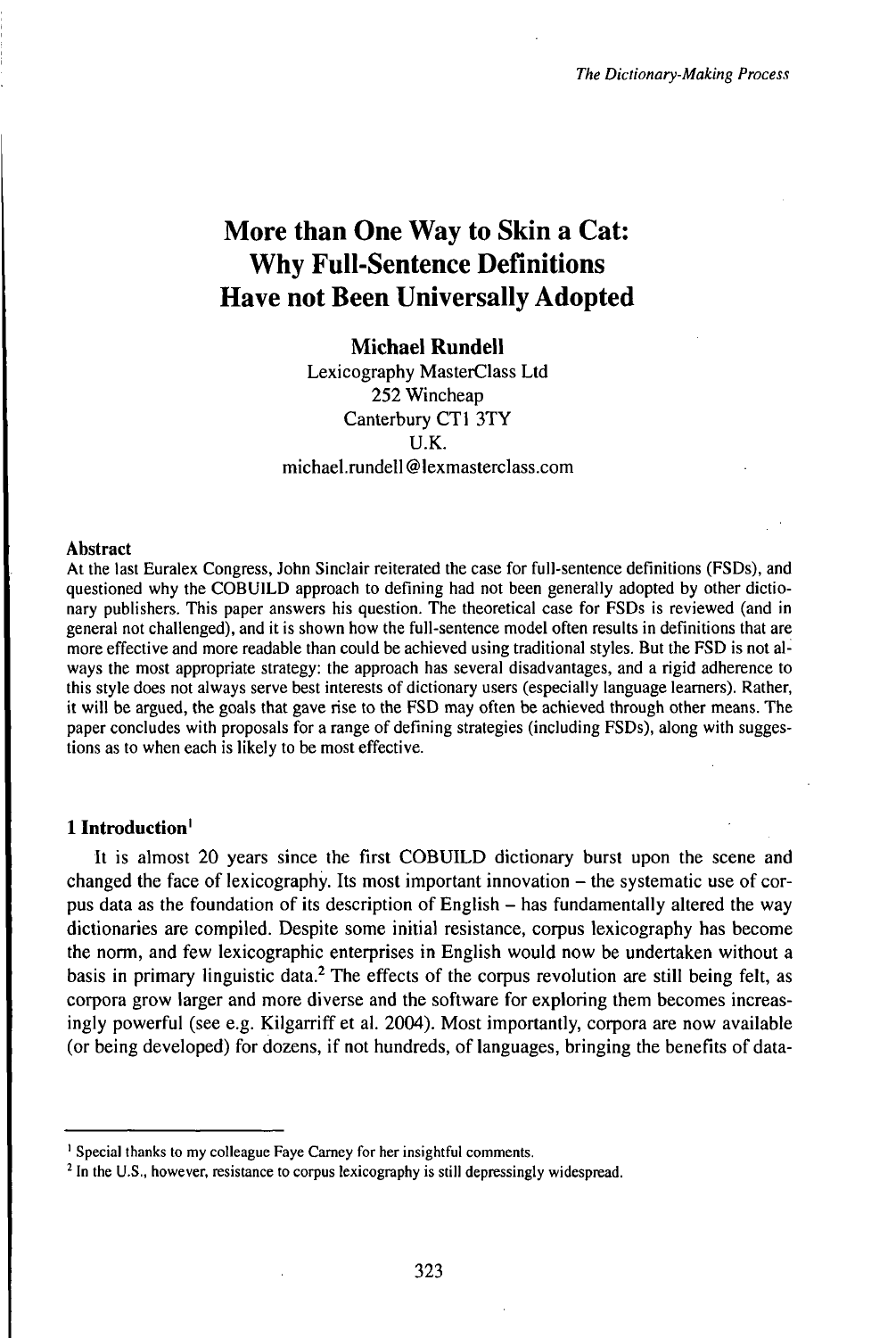driven lexicography to an ever widening circle. There is no going back - but no-one who has worked with corpus data would ever want to go back.

Among COBUILD's other innovations, the most striking is its use of 'full-sentence definitions' (FSDs). As the name implies, FSDs present defining information in the form of a complete sentence in which the *definiendum* is embedded, for example:

# confide If you confide in someone, you tell them a secret

confidential Information that is confidential is meant to be kept secret or private<sup>3</sup>

While this approach is not entirely original – FSDs can be found in early English dictionaries, from a time when lexicographic conventions had not yet hardened<sup>4</sup> – its use in the COBUILD range is both coherently motivated and systematically applied.

At the last Euralex Congress, John Sinclair (2004) reiterated his faith in this approach, and wondered aloud why FSDs had not been taken up by other dictionaries. It is a good question. A notable feature of lexicography in general - and of English monolingual learners' dictionaries (MLDs) in particular – is the way that any innovation which looks likely to improve the product is sooner or later adopted by competitor dictionaries. Thus, in good Darwinian fashion, the standard model evolves and improves. The use of controlled defining vocabularies or of devices for indicating the frequency of headwords are cases in point, and the most obvious example of this process is the way that corpora were embraced, almost universally, soon after the publication of the first COBUŁD dictionary. The fact that FSDs have *not* been universally copied is significant, and the inference must be that dictionary-makers are not entirely convinced of their value. In fact, FSDs *are* used to some degree all the dictionaries that share the same market slot as COBUILD, and examples of these will be shown later. But it is true they are not used as the default style, so Sinclair's question deserves an answer.

The rest of this paper will:

• briefly outline the case for FSDs presented by Sinclair (1987, 2004, 2005) and Hanks (1987)

• illustrate the benefits of this approach (comparing COBUILD's FSDs with conventional definitions used elsewhere)

• discuss the drawbacks of FSDs in order to explain why they have not been universally adopted

• conclude with some thoughts about the role and value of FSDs in a larger repertoire of defining strategies

<sup>3</sup> References to COBUILD are to the third (2001) edition unless otherwise specified.

<sup>4</sup> For example:

TRANSMUTATION *ofMetals* [with *Alchymists]* or the *Grand Operation* (as they call it) is the Finding of the Philosopher's Stone

TRANSCENDENTAL *Curves* [in the *higher Geometry]* are such as cannot be defined by Algebraical Equations, or... (both from Bailey's *Dictionarium Britannicum,* 1730)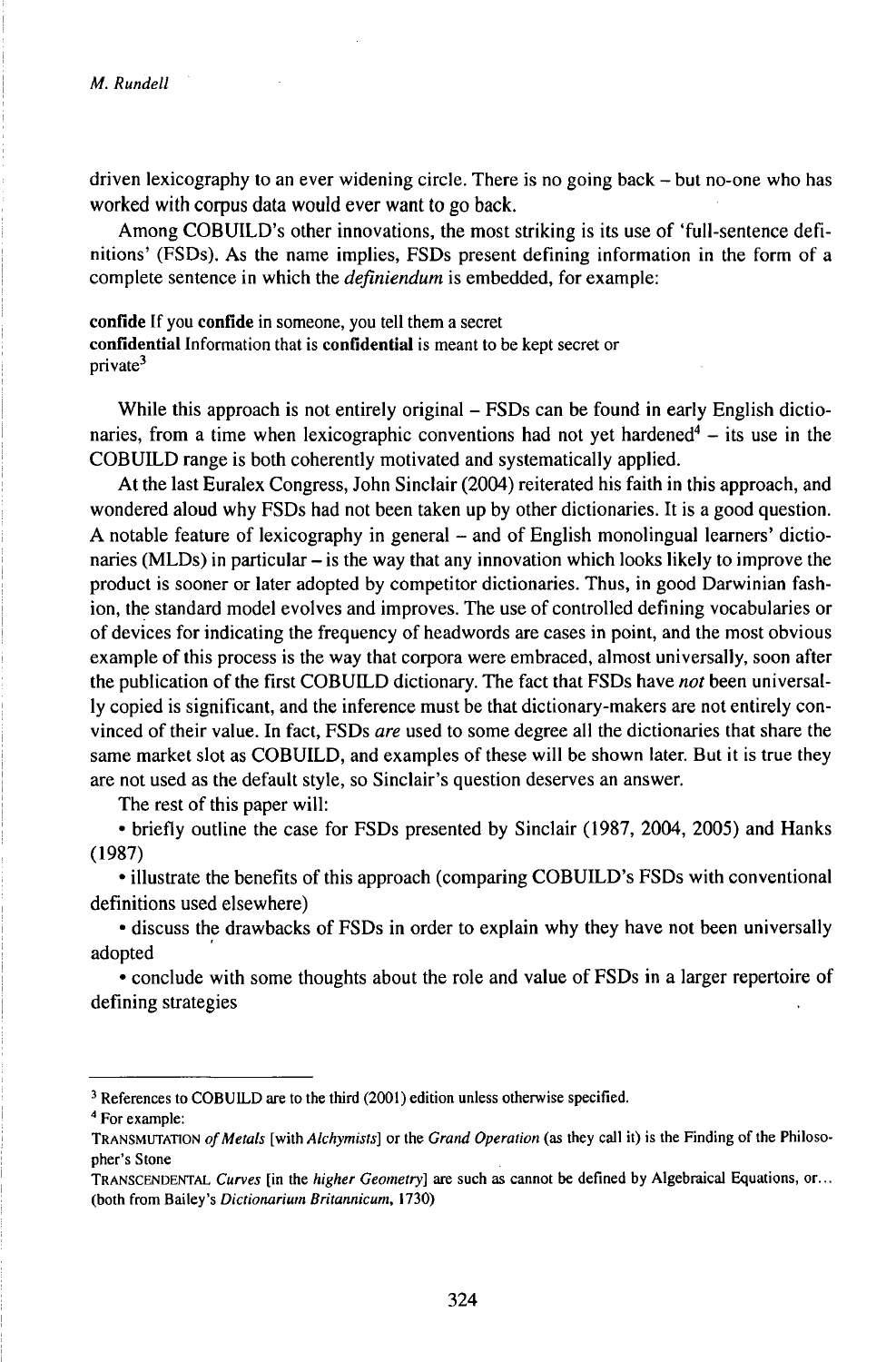# **2ThecaseforFSDs**

Ask any fluent speaker of English to tell you what **temerity** means, and nine times out of ten they will come back with a formulation that includes a phrase like 'if someone has the temerity to do something'. Corpus data confirms that the word has a strong preference for appearing in the pattern **'have the temerity+TO-infinitive',<sup>5</sup>** and in essence this provides the motivation for a defining approach based on complete sentences – an approach that 'places the word being explained in a typical structure' (Hanks 1987:117). Traditional lexicographic practice, with its misconceived insistence on substitutability, simply defines the headword as (for example) 'foolish boldness; rashness' (LDOCEl), leaving the user to slot this explanation into an appropriate context. COBUľLD rejects this approach because it fails to take account of an essential (one might say, a 'defining') fact about the word **temerity**.

The case for FSDs entails:

 $\bullet$  a rejection of existing lexicographic conventions, since  $-$  as Hanks diplomatically argues  $-$  'it may well be that their full significance is lost on many readers' (1987:116);

• a move towards a less technical defining language, which 'is designed to read like ordinary English' (Sinclair 1987.xvi), and which to some extent reflects the folk-defining techniques that a teacher or parent might use to explain an unfamiliar lexical item (cf. Stock 1988);

• above all, a philosophical position regarding the language system (which Sinclair has been elaborating since the 1960s), in which a word's typical environment and behaviour are critical to any account of its semantics. Sinclair rejects the notion (implicit in the design of almost all dictionaries) of words as self-sufficient bearers of meaning, and insists that, for any lexical item, 'the characteristic cotext is part of the meaning, and so is relevant to the definition of the item' (2004:5). Put simply, words almost never occur in isolation, so it makes no sense to define them in isolation.

Thus the adoption of FSDs in COBUILD is supported by clear theoretical and pedagogical arguments. It is worth saying at the outset that this paper does not seek to challenge the broad thrust of these arguments: they seem to me theoretically compelling, and every contact one has with language data shows (increasingly) their validity and relevance. My intention rather is to question whether this model of language *necessarily* implies the superiority of FSDs in all cases.

#### **3 Good things about FSDs**

The various defining styles available in the FSD model, and the advantages these offer, are introduced and fully explained in Hanks 1987. There is no need to go over this, but it is worth mentioning a few cases where, it seems to me, FSDs clearly work better than any of the alternatives.

<sup>&</sup>lt;sup>5</sup> For example, in the diverse 250-million-word corpus I am currently using, this pattern occurs in almost 75% of all instances of temerity (only 31 of 118 instances are *not* like this).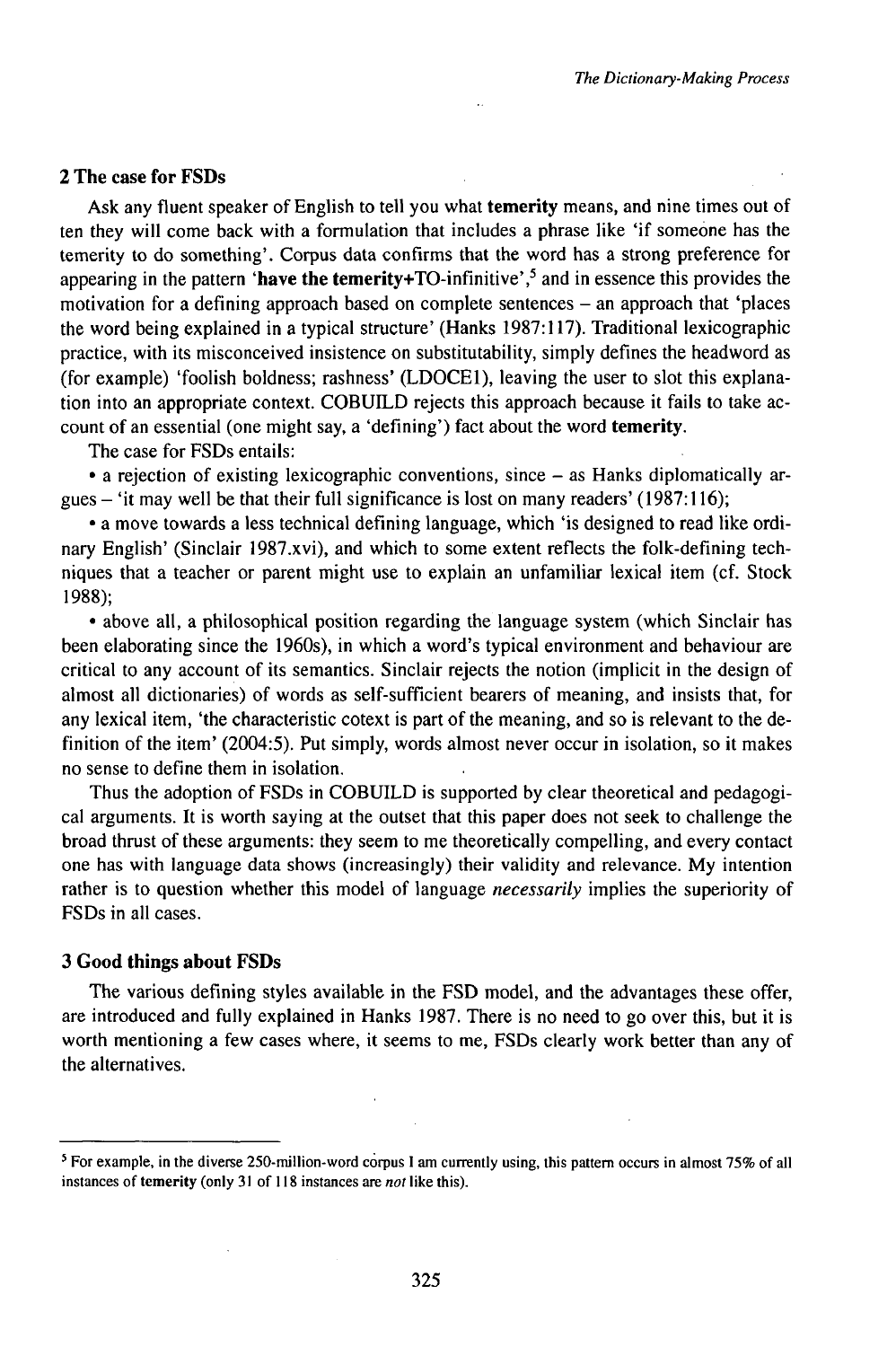I have mentioned before the case of the phrasal verb lay up (Rundell 1998:333), which nicely illustrates the advantages of the FSD over conventional styles. Compare:

lay sb up cause sb to stay in bed, not be able to work, etc. (OALD4) lay up If someone is laid up with an illness, the illness makes it necessary for them to stay in bed (COBUILD3)

The COBUILD version is superior in every way: it reads like 'normal' prose (unlike the unnatural formula 'to cause someone to...'); it shows that (in this meaning) **lay** up is almost invariably passive; it specifies the reason *why* people are 'laid up' (illness); and it indicates that the verb is typically followed by a PP with **with** *(laid up with a bad cold* for example). The conventional definition fails on every one of these counts.

Another appealing feature of this style is that it allows for additional information to be added in a second sentence. Here, for example, the add-on enables the dictionary to account for the reciprocal use of the verb:

argue If one person argues with another, they speak angrily to each other about something that they disagree about. You can also say that two people argue.

COBUILD's definition for the verb **slim** indicates its preference for the progressive form:

slim If you are **slimming,** you are trying to make yourself thinner and lighter by eating less food

Though corpus data shows that **slim** is also common in the infinitive *(trying to slim, in order to slim, helped me to slim,* etc), it is certainly rare in any of the 'usual' tenses. Finally (though this is not intended to be an exhaustive list of the virtues of FSDs), it is worth mentioning definitions like the following, which conveys an idea of the illocutionary force of this expression:

When people refer to the good old days, they are referring to a time in the past when they think that life was better than it is now.

What is impressive about all these definitions is that they provide a much fuller picture of the target lexical items, yet without making unreasonable demands on users or requiring them to know any special conventions.

## 4 **Why doesn't** everyone use FSDs?

While acknowledging the many positive aspects of FSDs, one needs also to be aware of potential disadvantages. These are, in summary:

• *length:* FSDs are usually longer than conventional definitions, and this has a number of consequences

• *overspecification:* it is a feature of FSDs that they specify typical contextual and colligational preferences, but this can sometimes make definitions unhelpfully restrictive

• *new conventions for old:* ironically, successful interpretation of some types of FSD requires familiarity with a new set of lexicographic conventions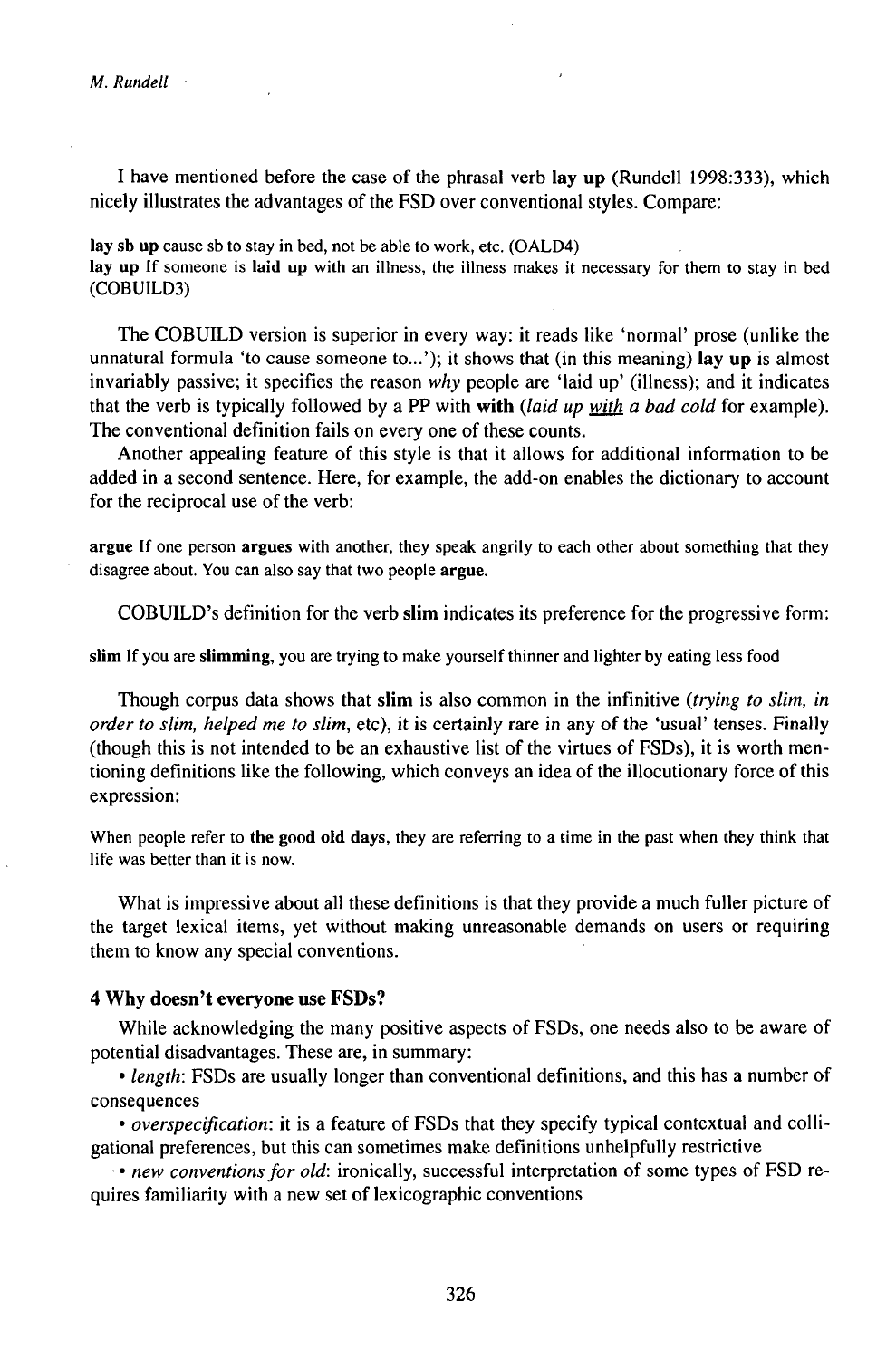# *4.1 Length*

FSDs are almost always longer than conventional equivalents, often twice as long. Sinclair recognises this, and has a number of counter-arguments (2004.5-6), but these are not altogether convincing. Definition length is a genuine problem because it tends to correlate with:

# *4.1.1 Reduced coverage*

COBUILD dictionaries include significantly fewer headwords than other books of the same type. Whatever publishers may claim, the main advanced learners' dictionaries contain <sup>a</sup> roughly similar number of headwords - but COBUILD's coverage is far narrower. <sup>A</sup> likefor-like comparison of five randomly selected stretches of text, amounting to about  $3\%$  of the alphabet, shows COBUILD falling well behind its competitors. The aggregate figures are:

| . | - 111<br>-            |              | <b>175.A</b> |
|---|-----------------------|--------------|--------------|
|   | --------------------- | . .<br>_____ |              |

**Figure 1.** Headword-list comparison of main MLDs

The mean of the other three dictionaries is 1409 headwords; COBUILD's headword count is 328 behind, so it has about 23% fewer headwords than its competitors. These are fairly small samples, and one could speculate that any of the three other dictionaries might end up with the largest headword list on a full count. But they are all the same ballpark, while COBUILD falls well short in each of the five samples. This is unlikely to be an aberration.<sup>6</sup>

These are not trivial differences. It is a perfectly reasonable publishing strategy to say: 'we have fewer headwords, but we tell you a lot more about the words we that *do* include',<sup>7</sup> but if the primary function of A-Z dictionaries is for decoding unfamiliar words, a marked reduction in coverage is bound to lead to fewer successful look-ups.

# *4.1.2 Increased complexity*

'If the style of a dictionary is too difficult or too condensed for users, the work is useless' (Sinclair 1987.xvi). Amen to that: the dense, formulaic language of many earlier dictionaries has few supporters in the MLD community. But being too condensed isn't the only way of being difficult. Problems can also arise when definitions are not condensed enough. Consider for example this definition of the noun **retreat:**

<sup>6</sup> Counts were done on these stretches of text: checkbook-chimneypot, heaped-hedgehog, pressure cooker-prime mover, turquoise-tzarism, and the whole of the letter N. Adjustments were made for the fact that OALD and COBUILD have a single-entry structure (where LDOCE and MED divide headwords by POS), so that in the former dictionaries **nobody, preview, prey** count as two headwords, **heavy** and **prime** as three.

<sup>7</sup> This is a design feature of the *Longman Language Activator,* for example. As far as <sup>I</sup> know, though, COBUILD's publishers have never made such a claim.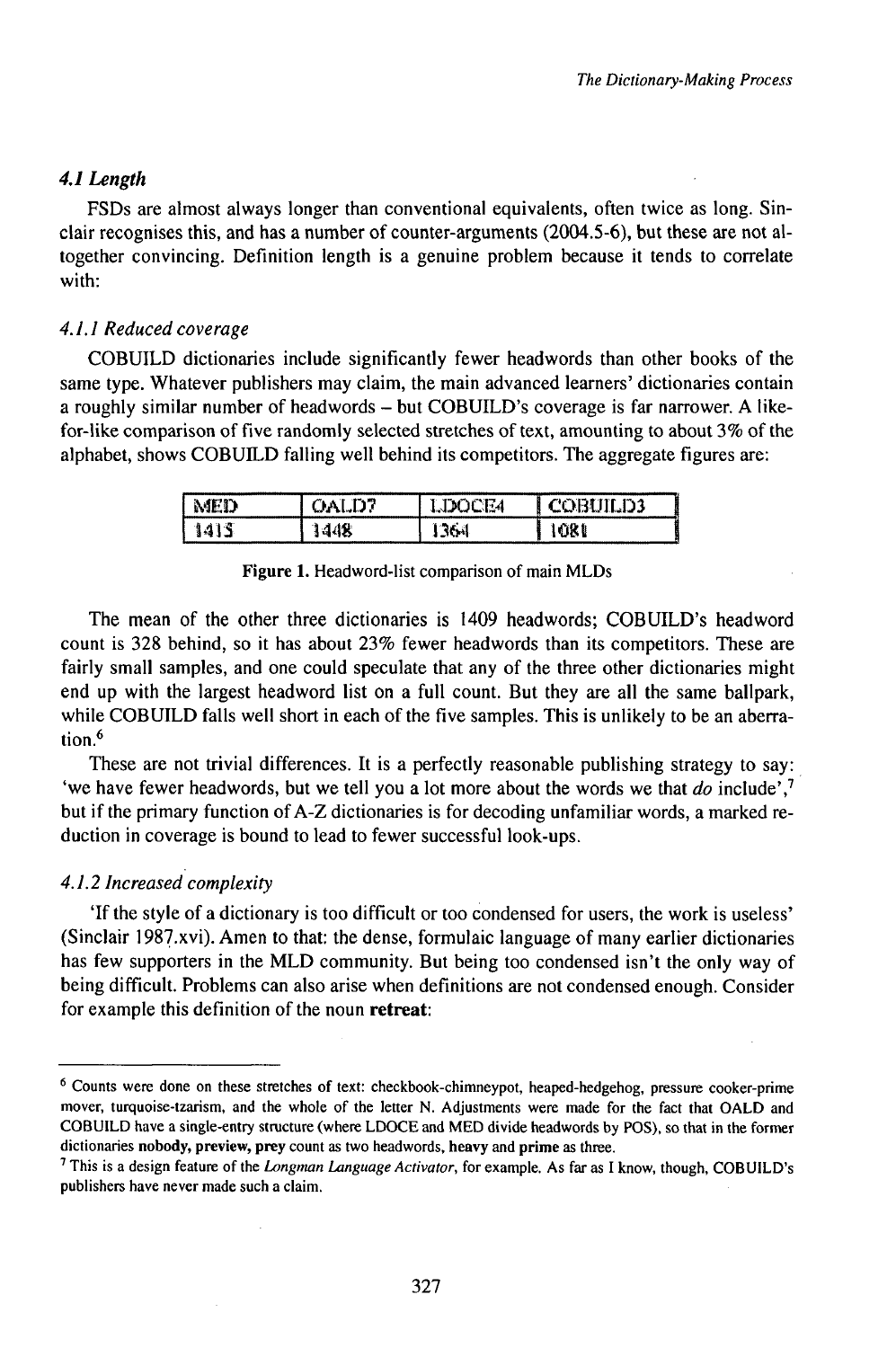A **retreat** is a change in your position when you have decided that you do not want to do what you have agreed or promised to do, usually because it has become too difficult, too expensive, or too embarrassing(COBUILDl)

All of this is true, and there are no difficult words in the definition – but this is a challenging sentence for any learner to process. At 39 words, it is off the scale in terms of standard measures ofreadability like the Flesch test. Readability tests are no doubt a simplistic metric, but it is undeniable that longer definitions mean a heavier reading load (for users whose linguistic resources are limited), and generally entail increased complexity. Thus the abandonment of traditional conciseness can bring new problems for users, who may go from the frying pan of unpacking a dense, formulaic definition to the fire of processing something two or three times longer.

## *4.1.3 Problems with anaphora resolution*

The FSD style (especially the 'if-definition') has a tendency to create sentences in which the word to which a pronoun refers is not altogether clear, for example:

necessitate If something necessitates an event, action, or situation, it makes it necessary

**bind** If one chemical or particle **is bound** to another, it becomes attached to it or reacts with it to form a single particle or substance

This can cause serious processing problems for learners, especially those whose first language (Japanese, for example) does not use pronouns in the same way as most European languages do.<sup>8</sup>

#### *4.1.4 Prolixity and redundancy*

<sup>A</sup> blanket commitment to FSDs - even where the application of <sup>a</sup> word is very broad and co-text cannot usefully be specified - sometimes leads to explanations that use <sup>a</sup> lot of words to say not very much. Take the following definition of gaseous:

You use gaseous to describe something that is in the form of a gas, rather than a solid or liquid

The equivalent definition in MED is almost identical, but it starts at the word 'in', so is half the length. This is not just an issue of bandying word counts. Language-learners who opt to use a monolingual dictionary commit themselves to processing text in another language: this is a challenging task at the best of times, so we owe it to our users not to force them to read more than they need to. To give another example: COBUILD's marketing literature draws attention to this entry for **fortunate** (presumably as a definition that the publishers wish to recommend):

<sup>&</sup>lt;sup>8</sup> I am grateful to Akihiko Kawahara, who contributed to MED in its early stages, and drew our attention to this as a potential problem with FSDs.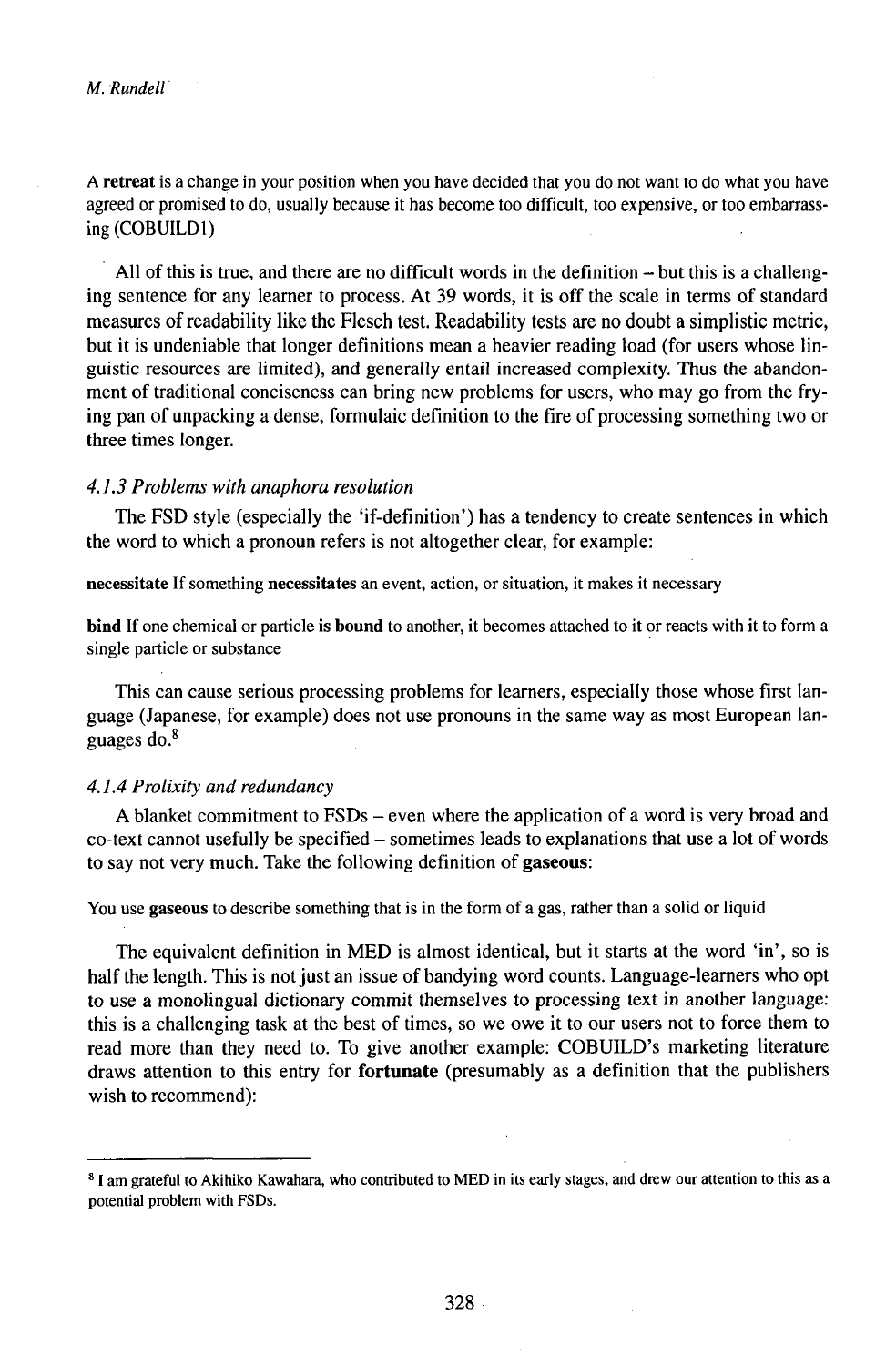If you say that someone or something is fortunate, you mean that they are lucky

What useful information is the learner being here? Arguably, a single word  $-$  and 'lucky' is not an adequate definition of fortunate, as we shall see later. Of course, the 'displacement' convention 'Ifyou say...' (on which, more later) is intended to convey more about the way the word is typically used. But whether this is apparent to the average user is a very different matter (see 4.3 below).

A final example, the COBUILD definition for the phrasal verb **bump off:**

To bump someone off means to kill them

Here again, the definition contains a single content word. Though less long-winded than **fortunate,** it is a weak definition. The two things a learner needs to know about this word are, first, its register (noted by all the dictionaries) and second, that it denotes *murder* rather than just killing (noted in most of the dictionaries): you can't be bumped off by avian flu or in a car crash. To the basic 'murder' definition, LLA usefully sets the word in its most typical context (the murky criminal underworld) by adding:

especially because they [the victim] know about things you have done wrong or are dangerous to you.<sup>9</sup>

All of this casts doubt on the claim that the added length of FSDs is offset by their being more informative: 'Full sentence definitions are longer, to be sure, than their abbreviated counterparts. But they contain more information and present it in an immediately accessible form, rather than in a code which has to be learned anew for each dictionary' (Sinclair 2005.428).<sup>10</sup> The definition of fortunate discussed above is much less informative than either of the following:

lucky compared with other people, so that life is always easier or more pleasant for you than for them (LLA)

lucky, especially because you have more advantages than other people (MED)

(Both these dictionaries, unlike COBUILD, divide the word into two senses: about people, and about events and situations). Teasing out differences between close synonyms is never easy, but these definitions at least make a creditable attempt. Supported by examples reflecting recurrent patterns in text (such as 'not everyone is as fortunate as you', 'those less fortunate than ourselves', 'we were fortunate enough to...'), they are, overall, the better entries. Both definitions are conventional in style, but they can hardly be said to be framed in 'a code that has to be learned'.

<sup>&</sup>lt;sup>9</sup> This definition was written about 15 years ago, drawing on a 30-million-word corpus. Having checked it against data an order of magnitude larger, <sup>I</sup> am gratified to see that it holds up well.

 $10$  Similarly: 'The structure of the full-sentence definition...provides even more detail than is found in other learner's dictionaries' (Barnbrook 2002.47).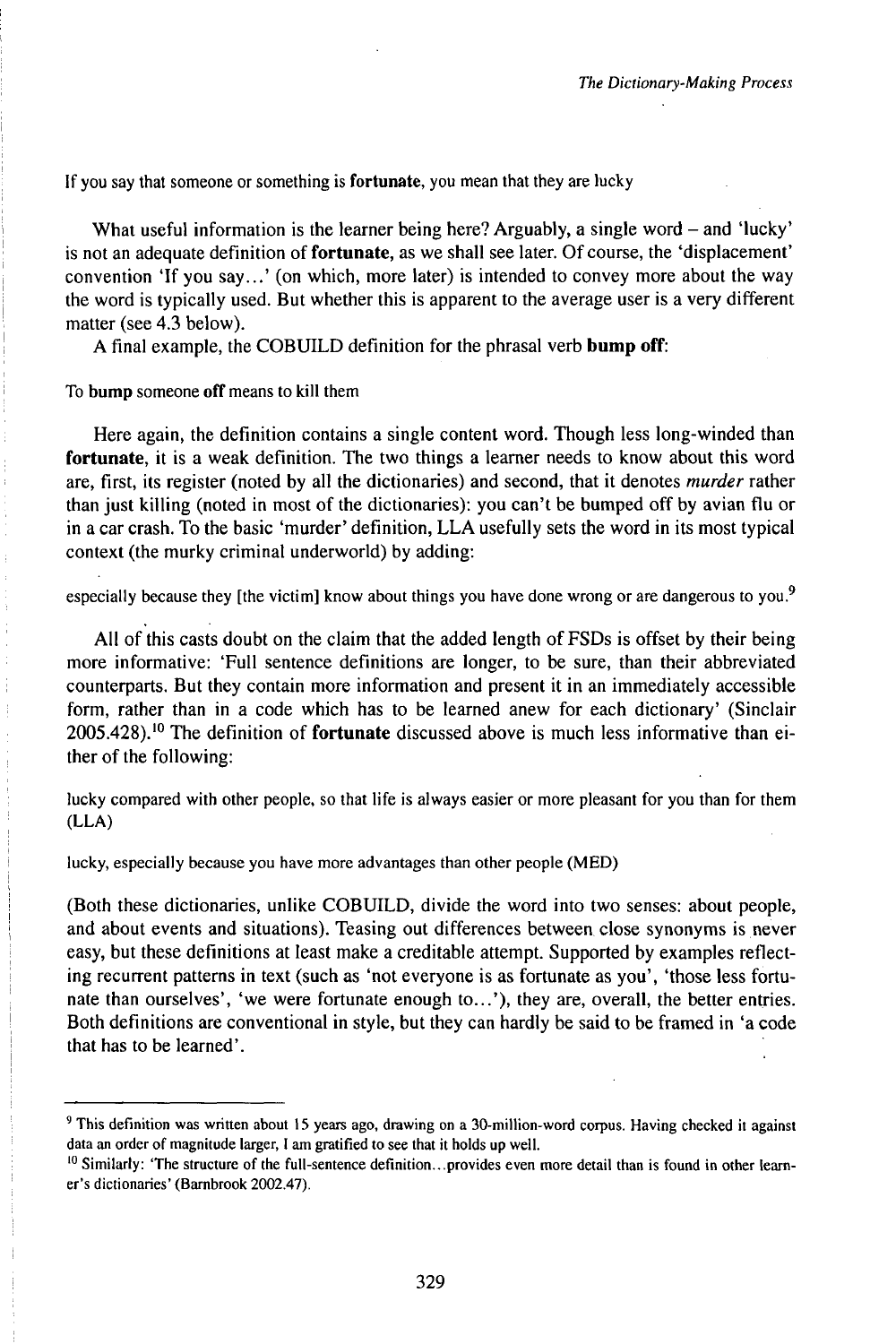It goes without saying that counter-examples can always be found (there are plenty òf excellent definitions in COBUILD), but the evidence for an automatic correlation between longer definitions and greater information value is not persuasive. These are independent variables, and it is not hard to find cases where an FSD is *both* longer *and* less informative than conventional equivalents.

# *4.2 Overspecification*

A common problem with conventional definitions is that they are underspecified  $-$  that is, in trying to account for all possible instantiations of a word, they often resort to minimalist formulations that can be slotted into any conceivable context. Compare, for example, these two definitions of the word **absolute** when used as a noun:

Something that is absolute *(American Heritage Dictionary,* 3rd edition,1994) a value or principle that is regarded as universally valid or which may be viewed without relation to other things *(Oxford Dictionary of English* 2005)

The best that can be said of the first definition is that it is easy to follow and infinitely substitutable. But it generalizes to the point of vacuity: it is, in other words, severely underspecified. The second definition is a 'typification' that reflects the majority of observable uses. As Hanks points outwhen explaining the COBUILD approach, definitions should be read as 'stating what is normally the case rather than what is necessarily the case' (1987.118), a vitally important distinction. And of course 'stating what is normally the case' only becomes possible when we have access to corpus data.

Problems can arise, however, over the interpretation of 'normally'. This is an issue in definitions of all types, but it is especially acute when the primary objective is to place the *definiendum* in a typical context. The cases of **temerity** and **lay up** (above) are good examples of FSDs that accurately reflect the colligational and collocational preferences of these words. But if some conventional definitions are underspecified, FSDs risk the opposite danger: of overspecifying typical contexts in ways that may cause confusion.. Some examples follow: . .

innocence If someone proves their innocence, they prove that they are not guilty of a crime

This is COBUILD's sole explanation of the use of **innocence** in the sense of 'not being guilty'. Limiting the context to 'proving' one's innocence gives far too narrow an account of how the word is used. A Word Sketch for **innocence** shows that - when it is in the object position - words like **prove** and **establish** are fairly common, but words like **protest, proclaim, profess, maintain,** and **assert** are even more frequent. (Not to mention the many cases where **innocence** does not appear in this construction at all, e.g. *The issues were not the* • *guilt or innocence of the accused*).<sup>11</sup>

<sup>11</sup> Similar problems arise at **forgiveness, approval (1), decision, and insight.** COBUILD defines **decision** with an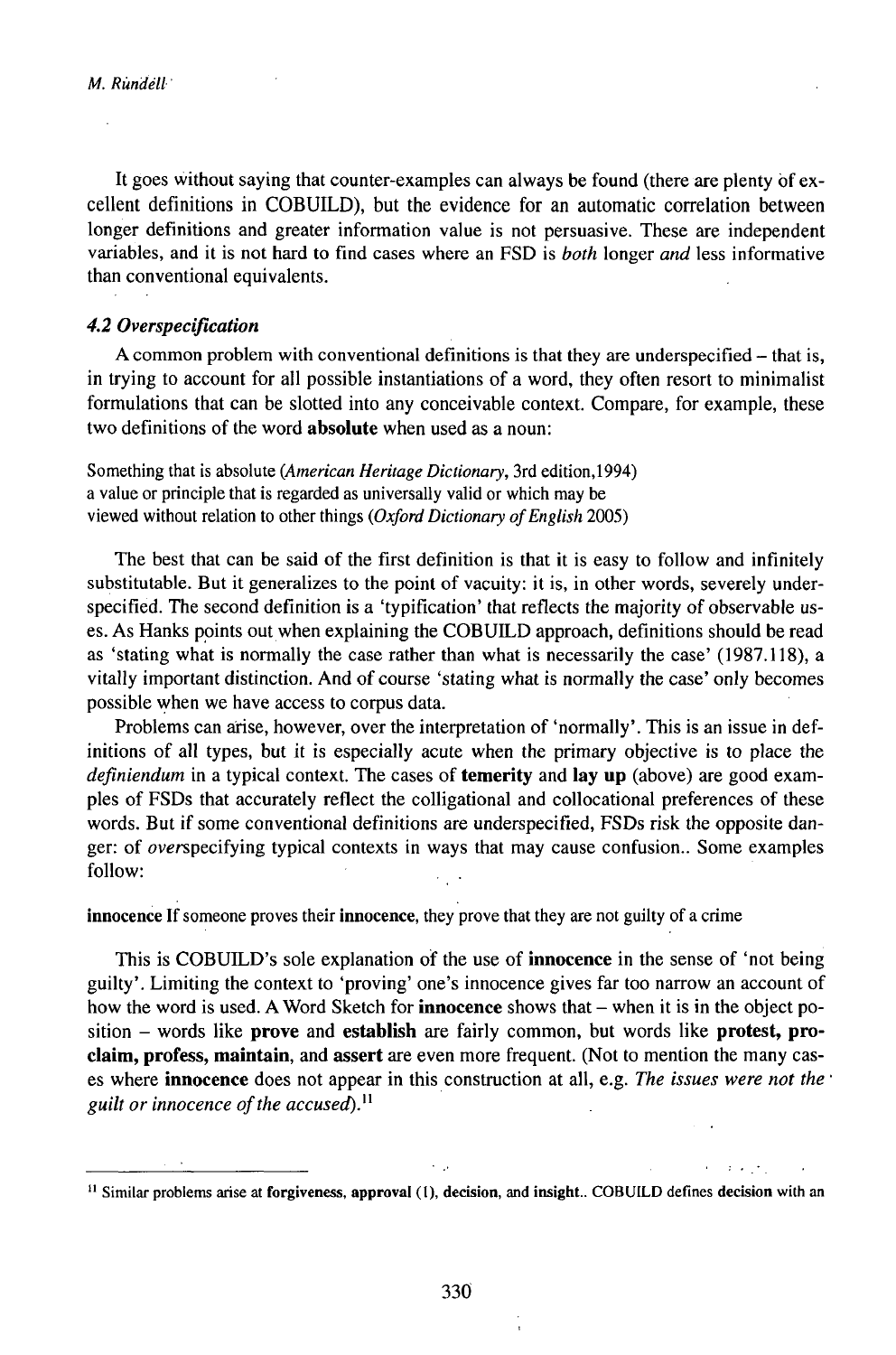bundle 5 If someone is bundled somewhere, someone pushes them there in a rough and hurried way

We infer that the verb in this use is mainly used in the passive, but corpus data suggests otherwise. Of 877 instances **ofbundle-vb** in a 250-million-word corpus there are 101 active uses of the verb in this pattern/meaning, and 109 passive uses. (The count excludes cases where the particles **off** and up appear; these are treated separately as phrasal verbs in both COBUILD and MED.) So there is a marked preference for passivization (most transitive verbs passivize less frequently than this), and the entry in MED should in fact have attracted the code [often passive]. But I don't believe this justifies *defining* **bundle** passively and appearing to relegate other uses to the sidelines.

A final example:

cheat If someone cheats you out of something, they get it from you by behaving dishonestly (emphasis mine)

This is certainly a common pattern (found in at least 25% of cases where **cheat** takes an object) - but so is 'cheat someone of something' and (more to the point) so is the simple  $V+O$  pattern.<sup>12</sup>

The principle that definitions should deal with 'the probable not the possible' is a sound one, and setting the boundary between a frequent pattern and an overwhelmingly marked preference isn't always easy. But the evidence presented here suggests that the requirement ofspecifying lexical and syntactic environments often leads to defining statements which appear to exclude a wide range of completely regular behaviours. This could be an inherent weakness in the model, and it certainly presents users with a problem of interpretation: for example, when 'prove' is used in the definition of innocence, or 'gain' in that of **insight,** should the user infer that this is the only (or the overwhelmingly most frequent) collocate, or simply one of many typical collocates?

# *4.3 New conventionsfor old*

We have seen that many individual COBUILD definitions may be difficult for learners to process, while others may mislead by overspecifying typical co-texts. But most of the defining *styles* used by COBUILD are transparent (in the sense that you only need to be able to read English in order to understand what they are telling you).<sup>13</sup> There are a few cases, however, of definition styles where the full range of information the lexicographer sets out to convey is only retrievable if the user understands certain conventions unique to COBUJLD. I will look briefly at three of these:

explanation that begins: 'When you  $_{\text{make}}$  a decision...' – a frequent pattern, to be sure, but representing only around 12%-13% of all uses of this noun. Similarly at **insight,** which starts 'If you gain **insight** or an **insight...'.** But cases where the subject is non-human, and the verbs are **provide, give, offer** etc. are far more common. <sup>12</sup> The entry at **inform** has similar problems.

<sup>&</sup>lt;sup>13</sup> Though the same can be said for definitions in other MLDs, which generally now avoid the kind of 'lexicographese' found, say, in 1980s editions ofLDOCE and OALD.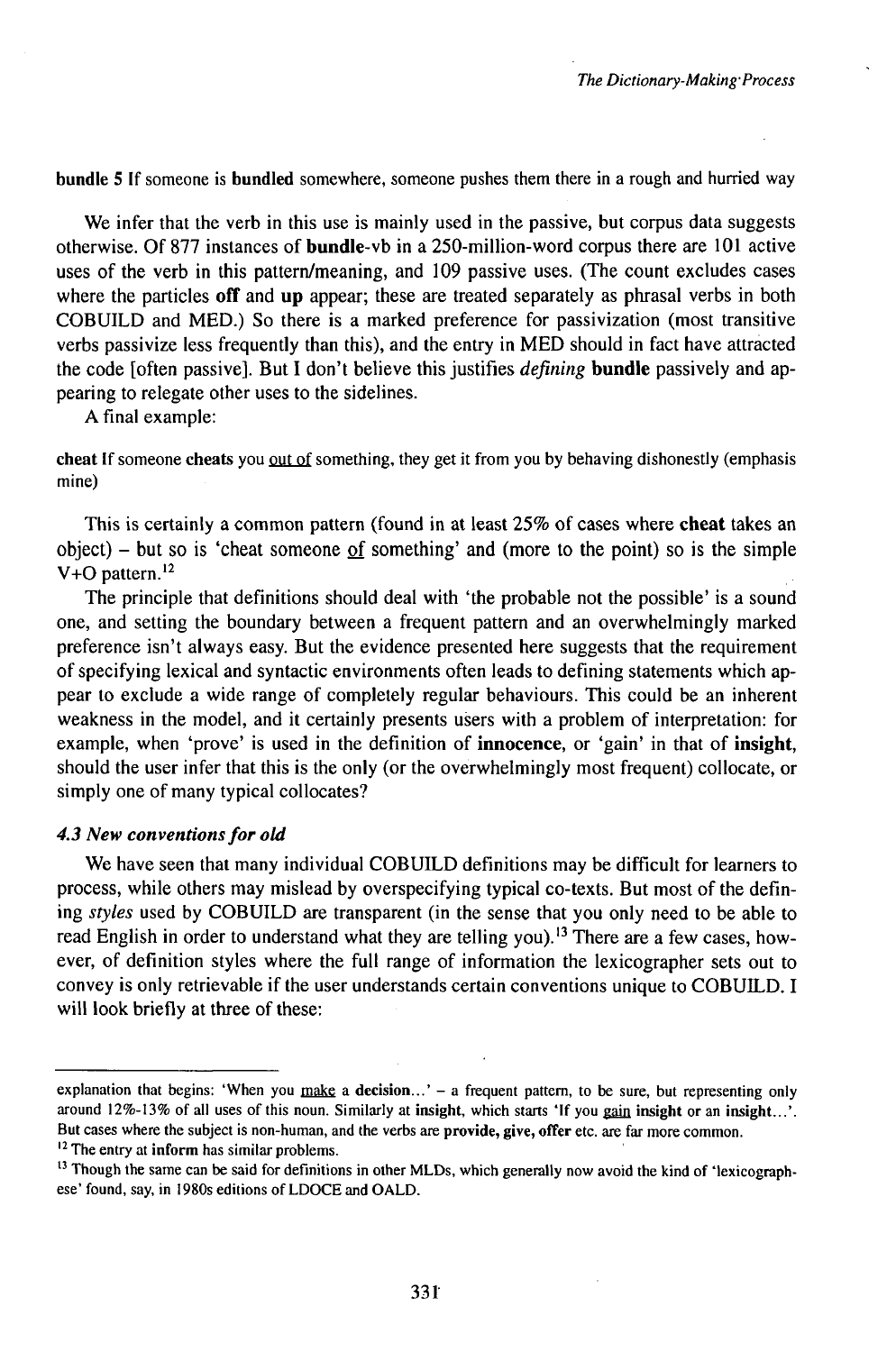• *• the If/When distinction*: most verb definitions begin with 'If', but a substantial minority begin with 'When'. For example:

When a horse gallops, it runs...

If you gallop, you ride a horse that is galloping

The distinction is motivated rather than arbitrary: it is intended to say something to the user (Hanks 1987.126). In most cases I can understand why one is used rather than another (though the entry for **break** has defeated me). I am more or less certain that the average learner (assuming s/he even notices this variation) will not pick up the difference the lexicographer intends.

• *the If you/If someone distinction*: Barnbrook (2002.7-9) compares the entries for **prat** and **bastard:**

If you call someone a **prat,** you mean that they are very stupid or foolish

If someone calls someone else a bastard, they are referring to them or addressing them in an insulting way

He notes: 'The difference between the "if you" at the beginning of the definition of "prat" and the "if someone" at the beginning of this definition [bastard] is an implicit signal to the user that "bastard" is likely to be regarded as a stronger and more offensive word'. Again, the distinction is well-motivated, but anyone with experience of observing learners using MLDs will probably conclude that this 'implicit signal' is likely to remain implicit.

• *the 'displacement strategy':* another influential feature of the first COBUILD dictionary was the attention paid to pragmatics and the various ways in which features such as speaker attitude, vagueness, and politeness are typically encoded. Many COBUILD definitions employ what Hanks (1987.133) calls a 'displacement strategy' in order to account for this type of 'meaning'. Compare:

**mug** 1A **mug** is <sup>a</sup> large deep cup with straight sides and <sup>a</sup> handle, used for hot drinks...

3 If you say that someone is a **mug,** you mean that they are stupid and easily deceived by other people

The Tf you say...' introduction to the second definition exemplifies the displacement strategy, distinguishing this use from the simple denotative meaning signalled by the first definition.<sup>14</sup>

A first observation is that it seems to have been difficult to establish guidelines as to when this style is used. The displacement strategy is employed, for example, at **inflammato-**

 $14$  See also Sinclair 1987.xvi: 'The words "if you say that..." very often signal metaphoric, figurative, and other nonliteral messages'.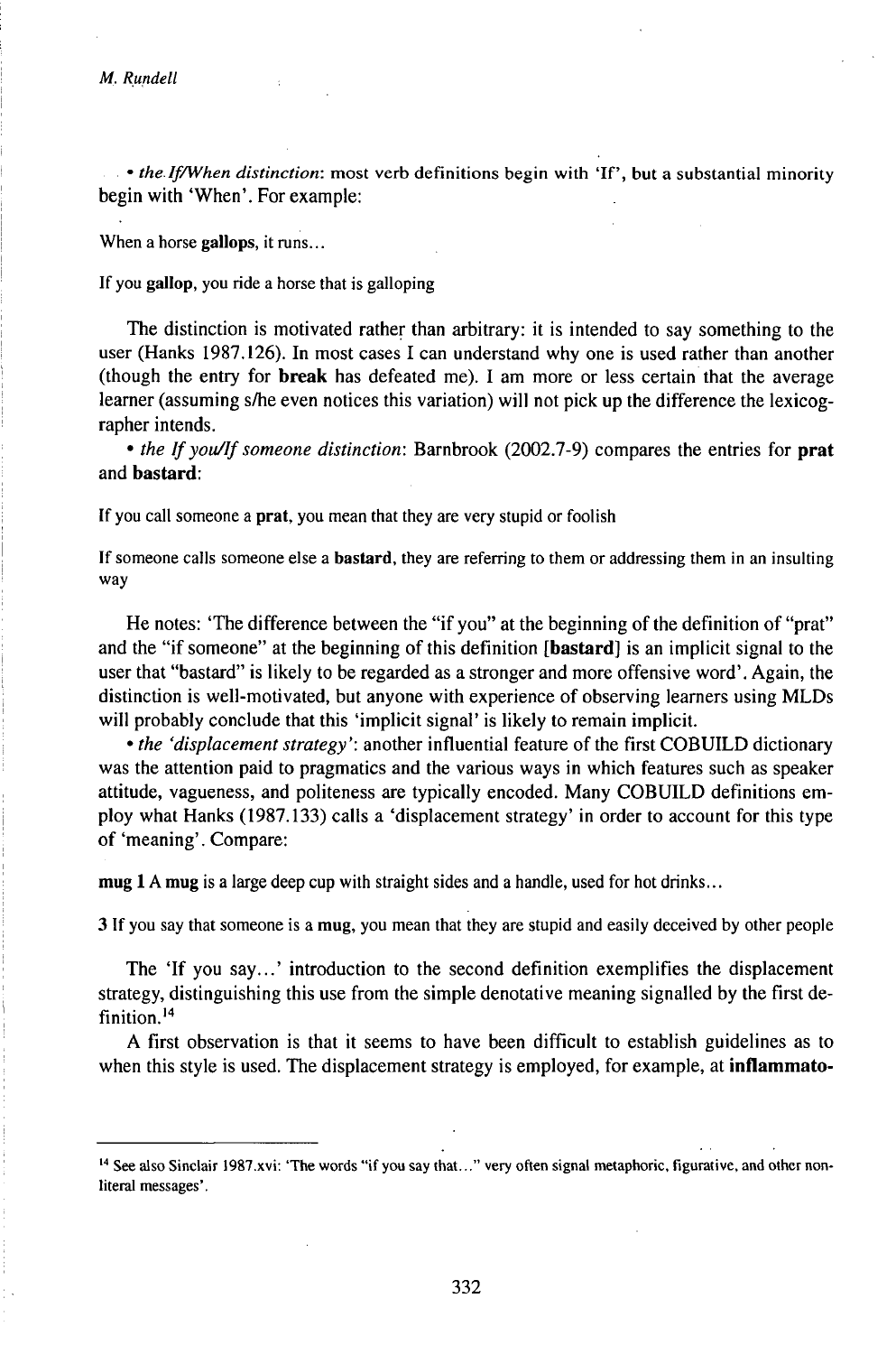**ry, controversial,** and **confrontational,** but not at **contentious, combative,** or **belligerent;** at **scrawny** and **plump,** but not at **svelte** or **chubby;** at **fabulous** but not at **stunning;** and so on. Secondly, this approach (inevitably) exacerbates the problems of length and complexity discussed above. Compare for example these entries for **confrontational:**

if you describe the way that someone behaves as confrontational, you are showing your disapproval of the fact that they are aggressive and likely to cause an argument or dispute (COBUILD3)

tending to deal with people in an aggressive way that is likely to cause arguments, rather than discussing things with them (OALD7)

It is not clear that the first definition contains more information; true, it alerts the user to the disapproving attitude, but a learner who encounters this word in context, then decodes it using the second definition, will infer that calling someone 'confrontational' is not a compliment.<sup>15</sup>

It is to COBUILD's credit that they identified <sup>a</sup> problem which needs addressing - traditional lexicography's failure to account successfully for non-denotative meaning – and started the process of finding solutions. My own view is that these solutions do not deliver: they tend to expand already long definitions, and the information they aim to convey can only be fully understood by a user who has learned how these defining conventions work (since the conventions not transparent).<sup>16</sup> Other dictionaries have tried different approaches (see for example the entries **forjust good friends, idle rich,** and **nerd** in MED), and others willjudge how successful they are. But this remains an area where more research is needed to find solutions that really work. In approaching this – and any other aspect of defining – there is an important rule to keep in mind: what matters is not the lexicographer's intention but the user's interpretation.

# **5 More than one way to skin a cat**

The FSD model arose in response to a set of objectives (see section 2) which are on the whole very good objectives. The question is whether they lead us, inescapably, to the wholesale abandonment of established lexicographic conventions in favour of the FSD. I would argue, rather, that FSDs represent a useful new strategy to add to other defining styles, but that the same objectives can be often be achieved through other means - and in ways that make fewer demands on learners. Most of the main MLDs make quite frequent use of FSDs, but none except COBUILD uses them all the time. In the Macmillan dictionaries (the same may apply to other MLDs, but their Style Guides are not available to me), we recommend the use ofFSDs in the following cases:

<sup>15</sup> Meanwhile, the definition for **inflammatory,** which begins 'If you accuse someone of saying or doing **inflammatory** things...', risks overspecifying ('accuse' is a strong word to use here).

<sup>&</sup>lt;sup>16</sup> The entry for great is an interesting case, with several different styles used for explaining the adjectival uses: 'You use **great** in order to', 'You say **great** in order to', 'You can describe someone who...as **great',** 'If you describe someone or something as **great,'** and so on.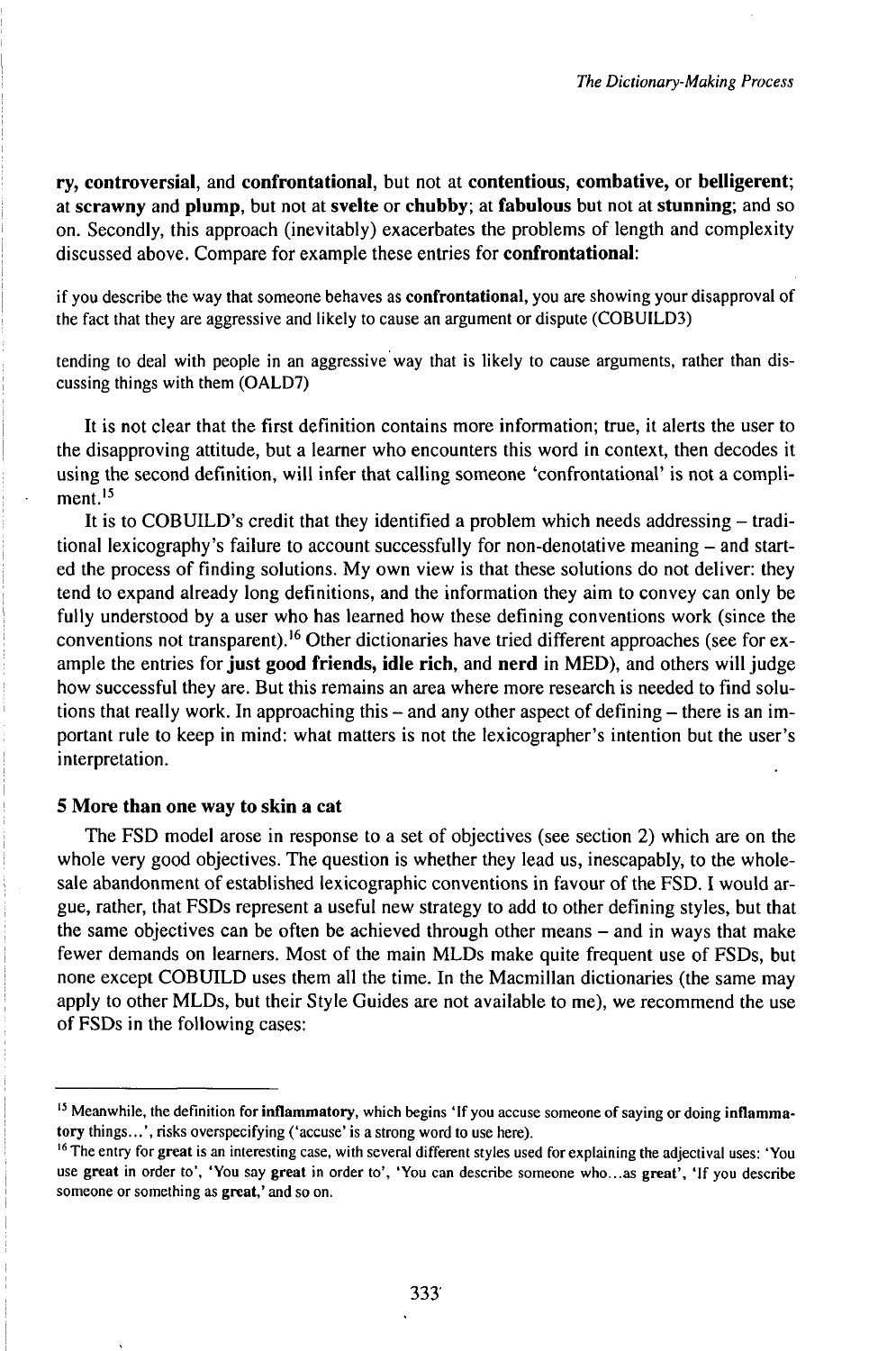## *5.1 Defining verbs*

• verbs (especially intransitive verbs) where it is critical to specify the typical range of *subjects,* for example:

expire if an agreement, offer, or official document expires, the period of time during which it exists or can be used comes to an end (MED)

The same style is used at: **pink** (of car engines), **abdicate, buzz** (if your head is buzzing with ideas...), and many others.

• some reflexive verbs: see for example both definitions of the verb **ally** ('if a country allies itself with another country,  $\dots$ ', 'if you ally yourself with someone...'); and some ergative verbs.

• transitive verbs that occur overwhelmingly in the passive: see for example the entries at **apprentice** ('if someone is apprenticed to another person, ...'), **beach** (of whales), **cheer** ('if you are cheered by something such as a piece of news...'). When passivization is merely frequent (rather than dominant), we tend to define in the active and add the note [often passive].

For most transitive verbs, subject-specification is not especially important, so a conventional style works perfectly well (and is more economical). For example:

assassinate to kill a famous or important person, especially for political reasons or for payment

#### *5.2 Defining adjectives*

FSDs tend to work well in the following cases:

• where the range of typical complements is narrow and worth specifying, for example:

blistering blistering criticism is very severe

And similarly at **bounden** (duty), **isotonic** (drinks), **jobbing** (workers), **bouffant** (hair), and many others.

• where the word suggests a permanent characteristic, for example:

argumentative someone who is argumentative often argues or disagrees with people

• where a conventional definition cannot be achieved without unnatural and convoluted wording (adjectives are more problematic in this regard than most other word classes):

slippery a slippery surface, object etc is difficult to move on or hold because it is smooth, wet, or covered in something such as ice or oil

But the majority of adjectives can be handled successfully using conventional styles. Compare for example, these two definitions of **lonesome:**

unhappy because you are alone or because you have no friends (MED)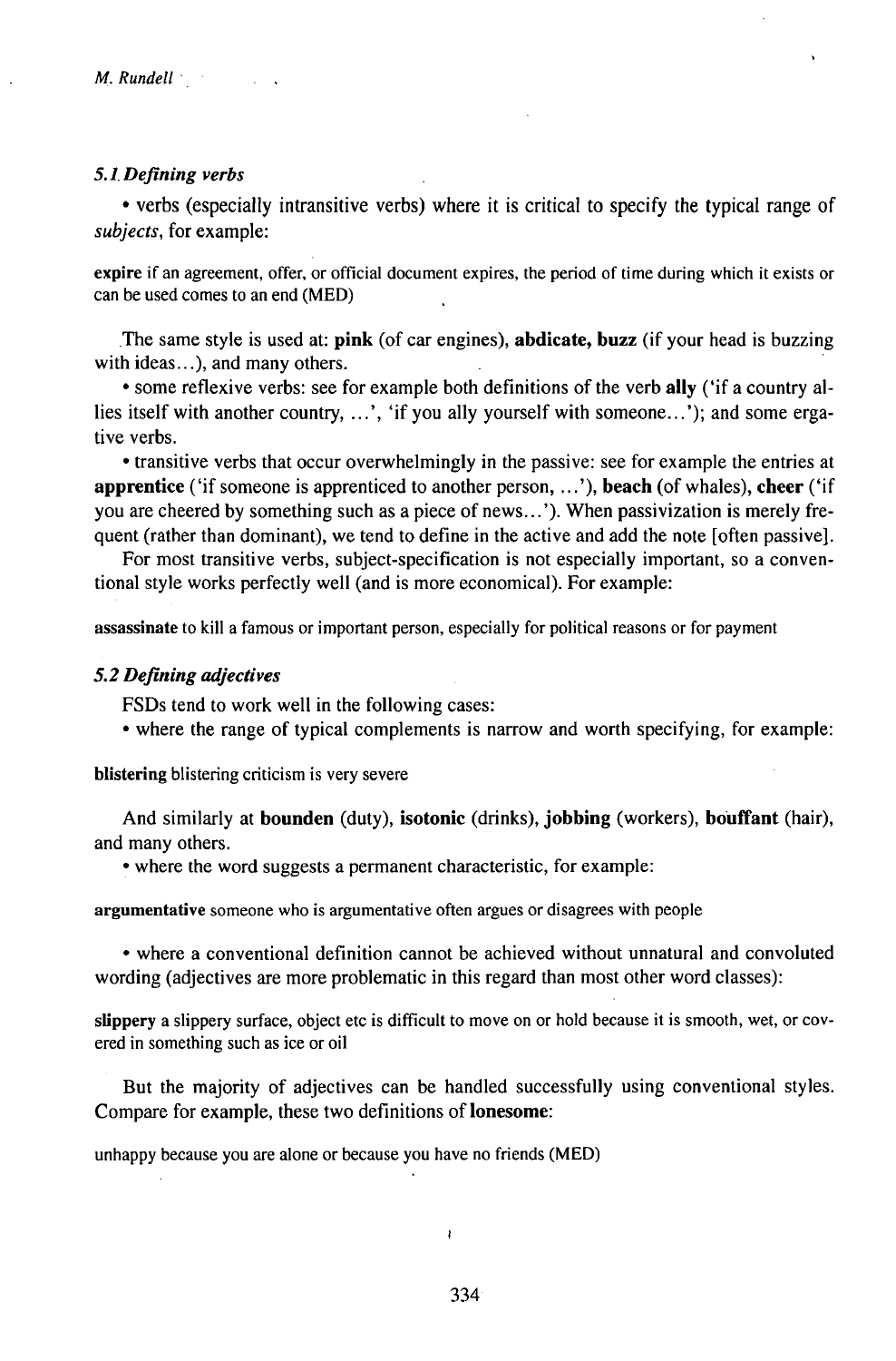someone who is **lonesome** is unhappy because they do not have any friends or do not have anyone to talk to (COBUlLD3)

Acase of 'less is more', perhaps.

# *5.3 Other strategies*

MED occasionally uses FSDs in other situations, when a traditional approach produces a more difficult expression.<sup>17</sup> Lexicographers are allowed to use their discretion but the Style Guide lists a series of conventional defining styles, and these are the recommended default. It is worth adding, finally, that information which COBUILD packs into its FSDs can often be conveyed (arguably more clearly) through a *combination* of a simple definition, a list of frequent collocates, and a set of examples. A case in point is the way the various uses of **badly** are explained in MED:

2 in a serious or severe way: *Her eye was cut quite badly.\ One ofthe prisoners had been badly beaten by* guards. **badly** damaged/hurt/injured/wounded: Fortunately, none of the drivers was badly hurt. **badly hit/affected:** *London is one ofthe worst-affectedareas.iS*

To conclude on this point:  $\text{MED}$  – and this probably applies to other  $\text{MLDs}$  – uses FSDs systematically, for categories that gain most benefit from the approach. In many other cases, however, we prefer an accretive strategy: adding layers of information to a simpler definition, using devices such as add-on sentences, labelling, usage notes, transparent grammar codes, and glossed examples.

# **6 Conclusions**

The iconoclasm of the COBUILD project has been good for lexicography. COBUILD began by junking the whole repertoire of traditional defining practices, and out of this arose an imaginative set of new definition-types which have broadened lexicographers' options. Following the 'thesis-antithesis-synthesis' model, most learners' dictionaries have absorbed these lessons and use FSDs selectively - when they appear to be the most effective strategy. COBUILD also gave fresh impetus to <sup>a</sup> process already underway in the 1980s - starting perhaps with the *Collins English Dictionary* (1st edition 1979) - in which defining practices were re-evaluated with a view to humanising definitions and bringing them closer to 'normal prose'.<sup>19</sup> Sinclair talks about 'the cryptic messages that are still the most common form of

<sup>&</sup>lt;sup>17</sup> They are almost never used for defining *nouns*, however: in very many cases, there is nothing useful to say about a noun's contextual preferences, and I am not convinced that the considerable extra length that the FSD approach adds is offset by much genuinely useful information.

<sup>18</sup> A similar approach is used in LDOCE4: see for example its entry for **shoulder** (verb), where collocates like **responsibility, blame** and **burden** are listed ahead of a conventional definition.

 $19$  For example, the various non-transparent uses of parentheses in definitions of verbs and adjectives – criticised by Hanks (1987.116) - has been abandoned in most MLDs.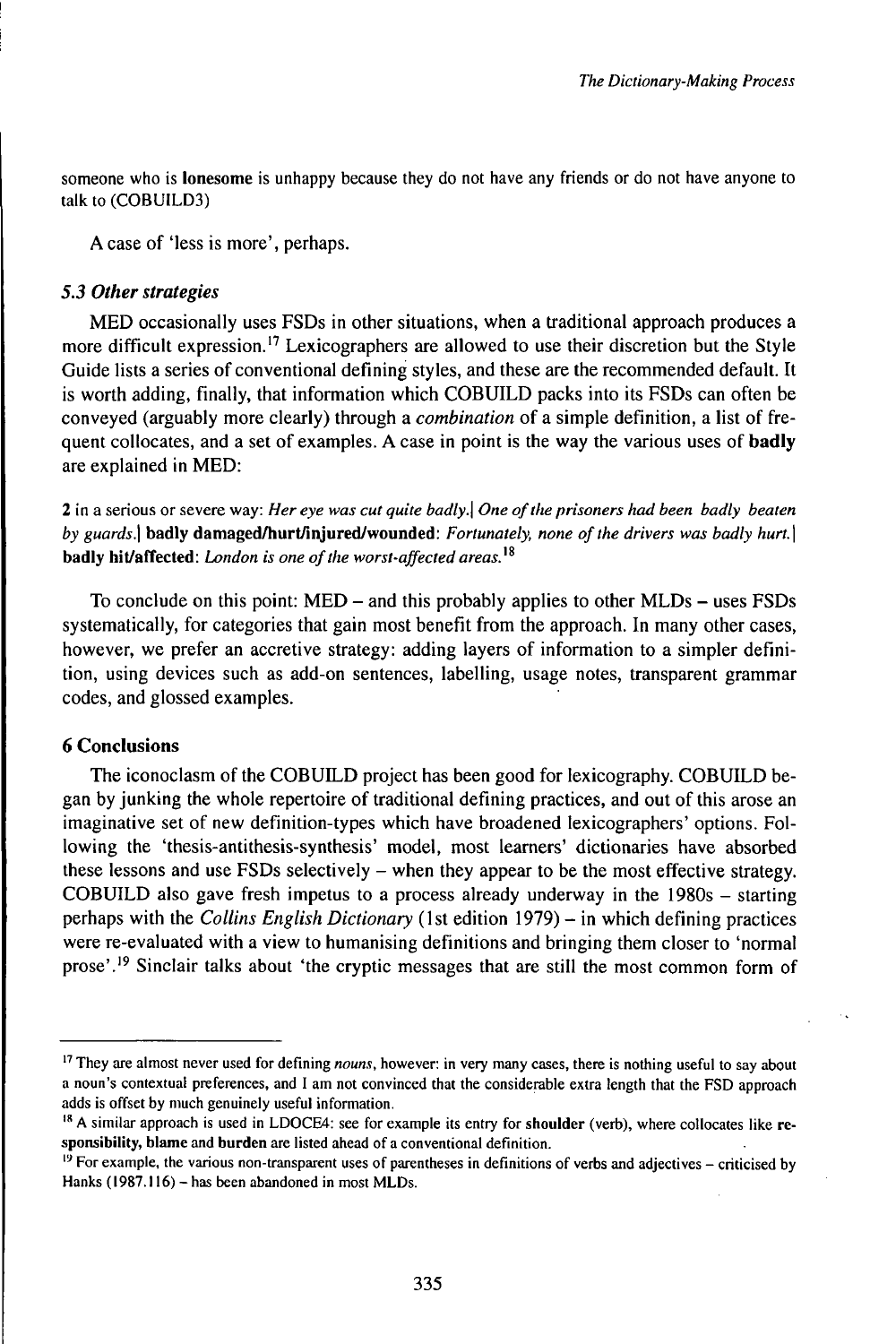definition'(2005.428): this may be a fair description of earlier dictionaries, but it has little relevance to 21st century MLDs. This is a competitive and well-informed market, and if definitions in the other MLDs were all 'cryptic', learners would vote with their wallets and buy only COBUILD dictionaries.

The two papers in which Sinclair discusses FSDs raise important issues that deserve our attention. For example, how long can a definition be before the advantages of fuller information are offset by the difficulty of processing it? As linguistic data becomes more abundant and corpus-querying software more powerful, we can learn more and more about the meanings and typical uses of the words we have to define. This means we face difficult choices about what information to select (knowing what *not* to say is one of the hardest lexicographic skills), and the more help we can get with these decisions, the better. Consider for example this definition for **forge:**

If one person or institution forges an alliance or relationship with another, or if two people or institutions forge an alliance or relationship, they create it with a lot of hard work, hoping that it will be strong and lasting.

On the one hand, this is a more *informative* definition than anything found elsewhere: it tells us about typical subject-types and typical objects, about the verb's reciprocal use, and about some useful semantic features (hard work, the aim to make something lasting). On the other hand, it is <sup>40</sup> words long, and this is not <sup>a</sup> trivial objection - some users may baulk at reading it, most will find it difficult to follow. Suppose instead we said:

to create an alliance or relationship through ą lot of hard work, hoping that it will be strong and lasting

This is half the length of the COBUILD definition and far easier to read. True, some information is lost, about typical subjects and reciprocity, but does this matter? The former point is, arguably, deducible through users' real-world knowledge ('alliances' are generally made by governments and corporations, not ordinary individuals); the latter could be conveyed using a grammar note; and both can be illustrated in well-chosen example sentences. I am reminded of Hanks' seminal paper on defining (1979), which discusses the notion of 'elegance' in definitions. Though Hanks only hints at what this means in this context, we can think of elegance (by analogy with mathematical proofs or computer programs, for example) as a quality that combines simplicity and economy with effectiveness and adequacy.<sup>20</sup> Some FSDs are elegant in these terms, but too many are not.

Finally, we should consider Sinclair's own hypothesis about the non-adoption of FSDs: T have often wondered why full-sentence definitions (FSD) have not appealed more to lexicographers, until I realised recently that most of the additional information they provide comes from studying the corpus evidence' (2005.427f.). In other words, most MLDs do not

 $\overline{\mathbf{A}}$ 

<sup>&</sup>lt;sup>20</sup> Johnson, with characteristic foresight, comes close to defining this concept, when he talks about the need, in definitions, for 'brevity, fulness, and perspicuity' *(Plan* 1747). That combination ofbrevity and 'fulness' is key.